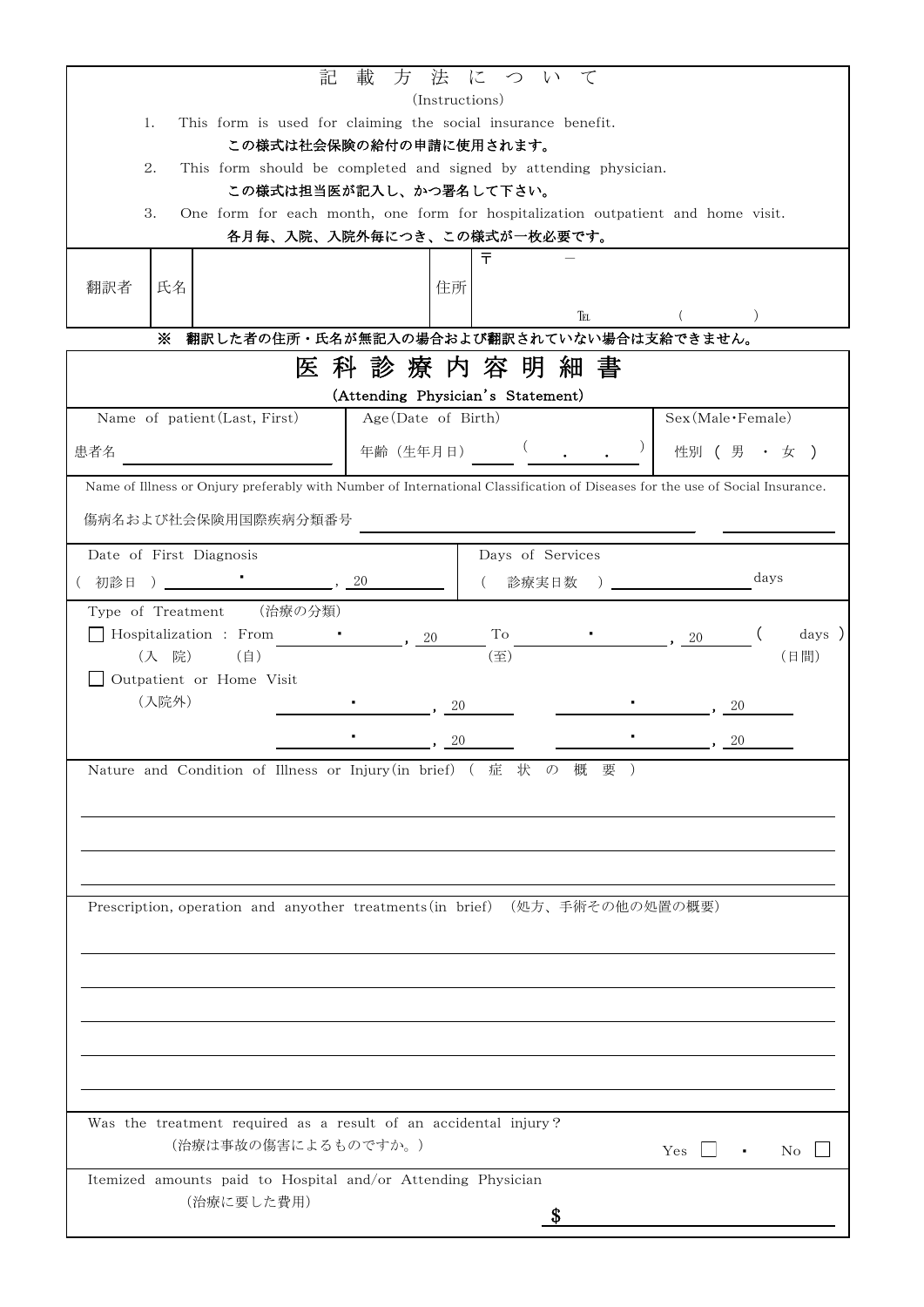|                                                         | 収<br>領                                                      | 明                  | 細           | 書                                                                                                                    |  |
|---------------------------------------------------------|-------------------------------------------------------------|--------------------|-------------|----------------------------------------------------------------------------------------------------------------------|--|
|                                                         |                                                             | (Itemized Receipt) |             |                                                                                                                      |  |
| Fee for Initial Office visit                            |                                                             |                    |             |                                                                                                                      |  |
| (初診料)                                                   |                                                             |                    | \$          |                                                                                                                      |  |
| Fee for Follow-up Office visit                          |                                                             |                    |             |                                                                                                                      |  |
| (再診料)                                                   |                                                             |                    | \$          |                                                                                                                      |  |
| Fee for Home visit                                      |                                                             |                    |             |                                                                                                                      |  |
| (往診料)                                                   |                                                             |                    | \$          |                                                                                                                      |  |
| Fee for Hospital visit                                  |                                                             |                    |             |                                                                                                                      |  |
| (入院管理料)                                                 |                                                             |                    | \$          |                                                                                                                      |  |
| Hospitalization                                         |                                                             |                    |             |                                                                                                                      |  |
| (入院費)                                                   |                                                             |                    | \$          |                                                                                                                      |  |
| Consultation                                            |                                                             |                    |             |                                                                                                                      |  |
| (診療費)                                                   |                                                             |                    | \$          |                                                                                                                      |  |
| Operation                                               |                                                             |                    |             |                                                                                                                      |  |
| (手術費)                                                   |                                                             |                    | \$          |                                                                                                                      |  |
| Professional Nursing                                    |                                                             |                    |             |                                                                                                                      |  |
| (職業看護婦費)                                                |                                                             |                    | \$          |                                                                                                                      |  |
| X-Ray Examinations                                      |                                                             |                    |             |                                                                                                                      |  |
| (X線検査費)                                                 |                                                             |                    | \$          |                                                                                                                      |  |
| Laboratory Tests                                        |                                                             |                    |             |                                                                                                                      |  |
| (諸検査費)                                                  |                                                             |                    | \$          |                                                                                                                      |  |
| Medicines                                               |                                                             |                    |             |                                                                                                                      |  |
| (医薬費)                                                   |                                                             |                    | \$          |                                                                                                                      |  |
| Surgical Dressing                                       |                                                             |                    |             |                                                                                                                      |  |
| (包帯費)                                                   |                                                             |                    | \$          |                                                                                                                      |  |
| Anaesthetics                                            |                                                             |                    |             |                                                                                                                      |  |
| (麻酔費)                                                   |                                                             |                    | \$          |                                                                                                                      |  |
| Operating Room Charge                                   |                                                             |                    |             |                                                                                                                      |  |
| (手術室費用)                                                 |                                                             |                    | \$          |                                                                                                                      |  |
| The Others (Specify)                                    |                                                             |                    |             |                                                                                                                      |  |
| (その他)                                                   |                                                             |                    | \$          |                                                                                                                      |  |
|                                                         |                                                             |                    |             |                                                                                                                      |  |
|                                                         |                                                             |                    | \$          |                                                                                                                      |  |
|                                                         |                                                             |                    |             |                                                                                                                      |  |
|                                                         |                                                             |                    | \$          |                                                                                                                      |  |
| Total (合計)                                              |                                                             |                    |             |                                                                                                                      |  |
|                                                         |                                                             |                    | \$          |                                                                                                                      |  |
|                                                         |                                                             |                    |             | Inportant : Exclude the amount irrelevant to the treatment, i.e, payment for luxurious room charge.                  |  |
| 注<br>意<br>$\therefore$                                  | 高級室料等の治療に関係のないものは除いてください                                    |                    |             |                                                                                                                      |  |
| Name and Address of Attending Physician (担当医師の氏名および住所)  |                                                             |                    |             |                                                                                                                      |  |
| Name :<br>Last                                          |                                                             |                    | First       |                                                                                                                      |  |
|                                                         | the control of the control of the control of the control of |                    |             |                                                                                                                      |  |
| Address : Home :                                        |                                                             |                    | Phone:      |                                                                                                                      |  |
| Office :                                                |                                                             |                    | Phone:      | <u> 1989 - Johann Barbara, martxa a shekara 1989 - André a Santana a Santana a Santana a Santana a Santana a San</u> |  |
|                                                         |                                                             |                    |             |                                                                                                                      |  |
| Date :                                                  | <u> 1980 - Johann Barbara, martxa alemaniar a</u>           |                    | Signature : |                                                                                                                      |  |
| Reference Number of your Medical Record (if applicable) |                                                             |                    |             |                                                                                                                      |  |
| (診<br>療<br>記 録 番 号)                                     |                                                             |                    |             |                                                                                                                      |  |
|                                                         |                                                             |                    |             |                                                                                                                      |  |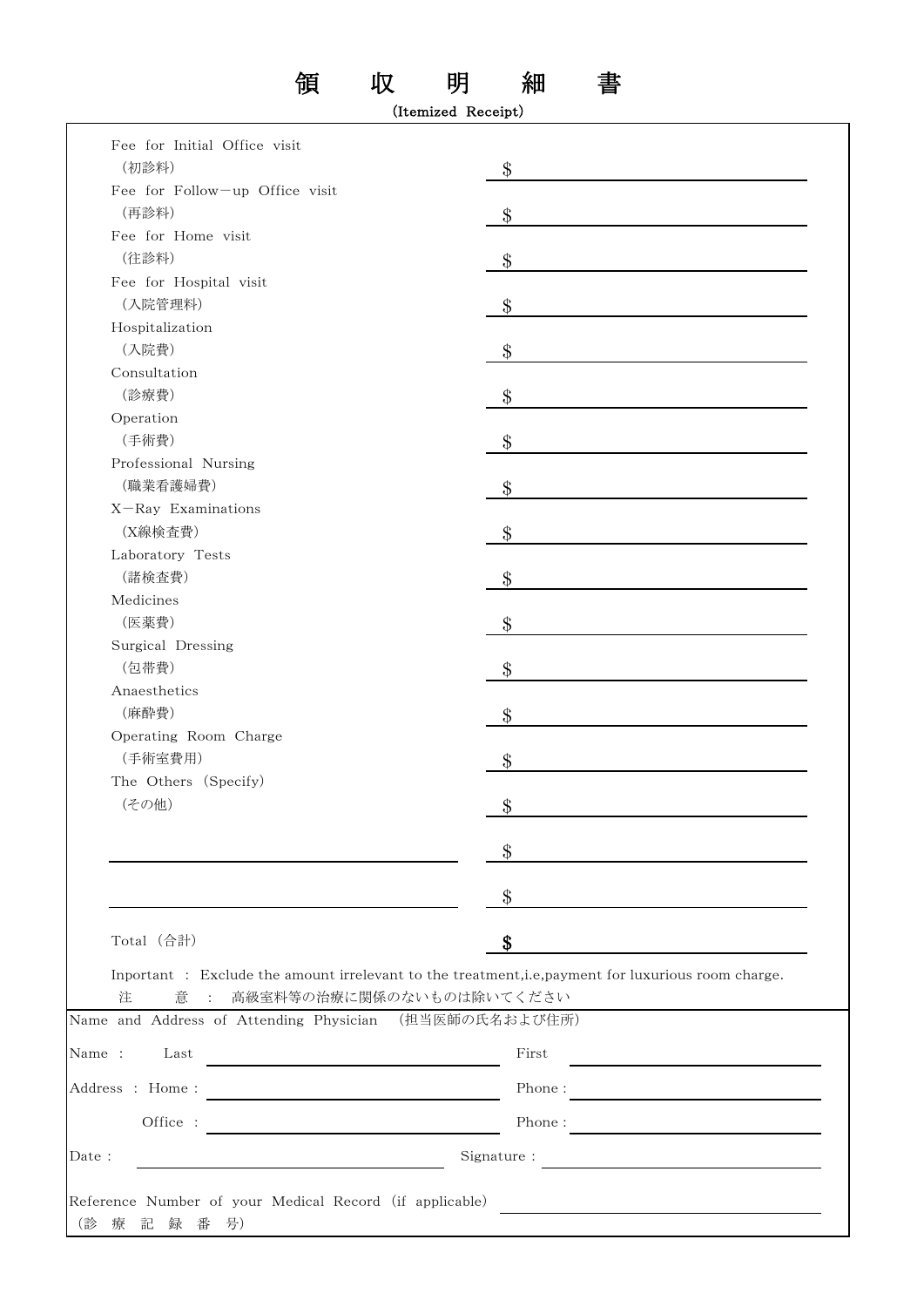#### Table of International Classification of Diseases for the use of Social **Insurance** 社会保険用国際疾病分類表

## Ⅰ Infectious and Parasitic Diseases

感染症及び寄生虫症

- 1 Intestinal infectious diseases 腸管感染症
- 2 Tuberculosis
- 結 核
- 3 Viral diseases accompanied by exanthem 発疹を伴うウイルス疾患
- 4 Viral hepatitis
- ウイルス肝炎
- 5 Other Viral diseases その他のウイルス疾患
- 6 Syphilis and other venereal diseases 性 病
- 7 Mycoses
- 真菌症
- 8 Others
	- その他の感染症及び寄生虫症

## Ⅱ Neoplasms

- 新生物
- 9 Malignant neoplasm of stomach 胃の悪性新生物
- 10 Malignant neoplasm of small intestine, colon and rectum 小腸、結腸及び直腸の悪性新生物
- 11 Malignant neoplasm of trachea, bronchus and lung 気管、気管支及び肺の悪性新生物
- 12 Malignant neoplasm of female breast 女性乳房の悪性新生物
- 13 Malignant neoplasm of uterus
- 子宮の悪性新生物
- 14 Leukaemia 白血病
- 
- 15 Malignant neoplasm of other and unspecified sites その他及び部位不明の悪性新生物
- 16 Other neoplasm
	- その他の新生物

## Ⅲ Endocrine Nutritional and Metabolic Diseases and Immunity Disorders

内分泌、栄養及び代謝疾患並びに免疫障害 17 Disorders of thyroid gland 甲状腺の疾患 18 Diabetes mellitus 糖尿病 19 Gout 痛 風 20 Others

# Ⅳ Diseases of Blood and Blood Forming Organs

血液及び造血器の疾患

21 Anaemias 貧 血 22 Others その他の血液及び造血器の疾患

# Ⅴ Mental Disorders

精神障害

23 Senile and presenile organic psychotic conditions 老年期及び初老期の器質性精神病

- 24 Schizophrenic psychoses 精神分裂症
- 25 Affective psychoses
- 躁うつ病
- 26 Other psychoses
- その他の精神病
- 27 Neurotic disorders
- 神経症
- 28 Alcohol dependence syndrome アルコール依存
- 29 Other nonpsychotic mental disorders その他の非精神病性精神障害
- 30 Mental retardation
	- 精神薄弱

# Ⅵ Diseases of the Nervous System and Sense Organs

神経系及び感覚器の疾患

- 31 Disorders of autonomic nervous system 自律神経障害
- 32 Infantile cerebral palsy and other paralytic
- syndromes 脳性小児麻痺及びその他の麻痺性症候群 33 Epilepsy
- てんかん
- 34 Other diseases of central nervous system その他の中枢神経系の疾患
- 35 Disorders of peripheral nervous system 末梢神経系の障害
- 36 Cataract
- 白内障 37 Conjunctivitis
- 結膜炎
- 38 Other disorders of eye その他の眼の疾患
- 39 Otitis media
- 中耳炎
- 40 Other disorders of ear その他の耳の疾患

# Ⅶ Diseases of the Circulatory system

循環系の疾患

- 41 Rheumatic fever and rheumatic heart disease リウマチ熱及びリウマチ性心疾患
- 42 Hypertensive disease 高血圧性疾患
- 43 Ischemic heart disease 虚血性心疾患
- 44 Other forms of heart disease その他の心疾患
- 45 Subarachnoid and intracercbral haemorrhage 脳出血
- 46 Occulusion of precerebral and Cerebral arteries 脳梗塞
- 47 Other cerebrovascular disease その他の脳血管疾患
- 48 Atherosclerosis
	- じゅく状硬化症
- 49 Other disorders of circulatory system その他の循環系の疾患
- **WI** Diseases of the Respiratory system 呼吸器系の疾患
	- 50 Acute respiratory infections 急性上気道感染